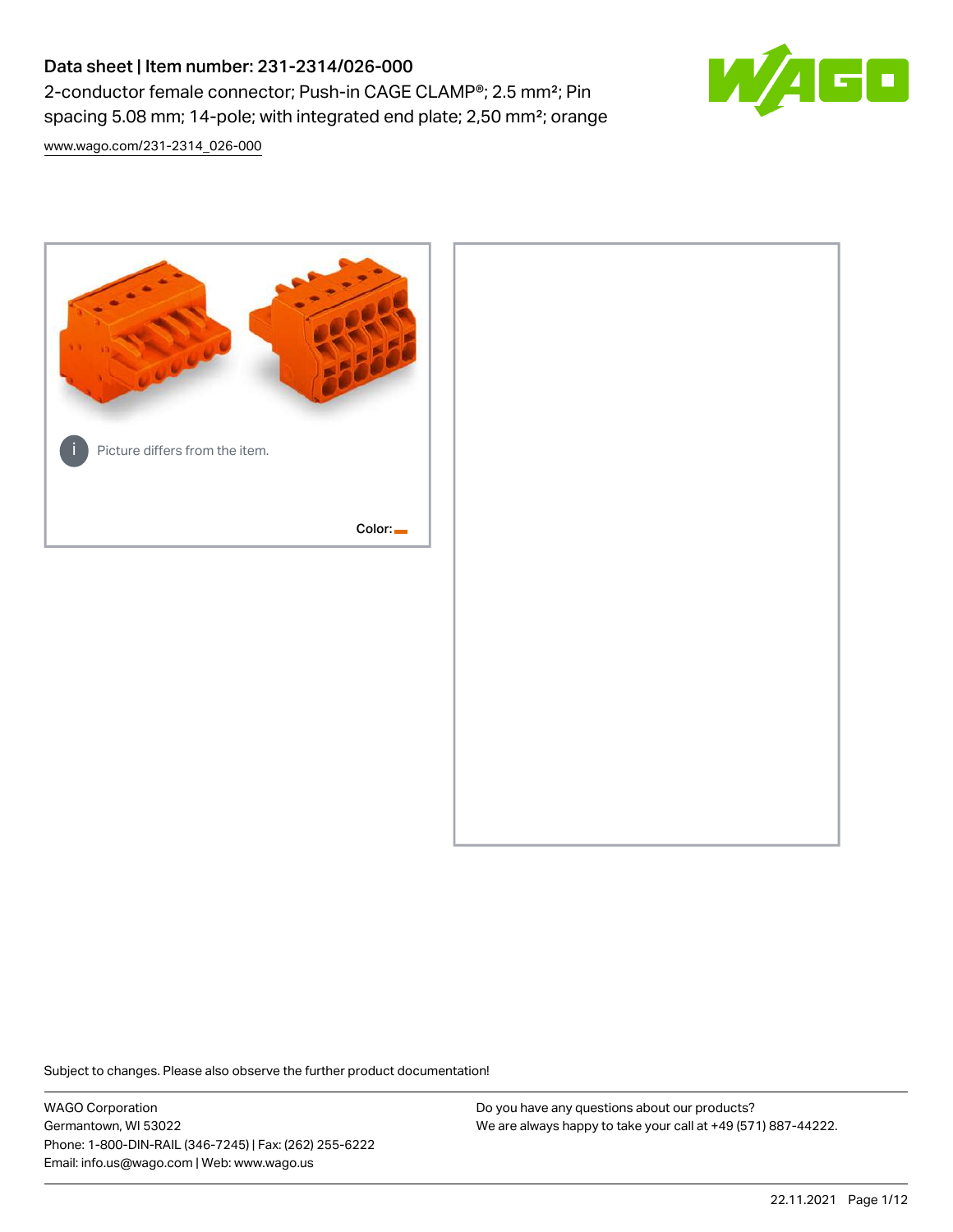

Dimensions in mm

 $L =$  (pole no.  $-2$ ) x pin spacing + 10 mm

2- to 3-pole female connectors – one latch only

#### Item description

- **Universal connection for all conductor types**
- **Two conductor entries per pole**
- $\blacksquare$ For looping through power or data buses
- $\blacksquare$ Bus connection is retained, even when unmated
- $\blacksquare$ Push-in termination of solid and ferruled conductors
- $\blacksquare$ With coding fingers

Subject to changes. Please also observe the further product documentation!

WAGO Corporation Germantown, WI 53022 Phone: 1-800-DIN-RAIL (346-7245) | Fax: (262) 255-6222 Email: info.us@wago.com | Web: www.wago.us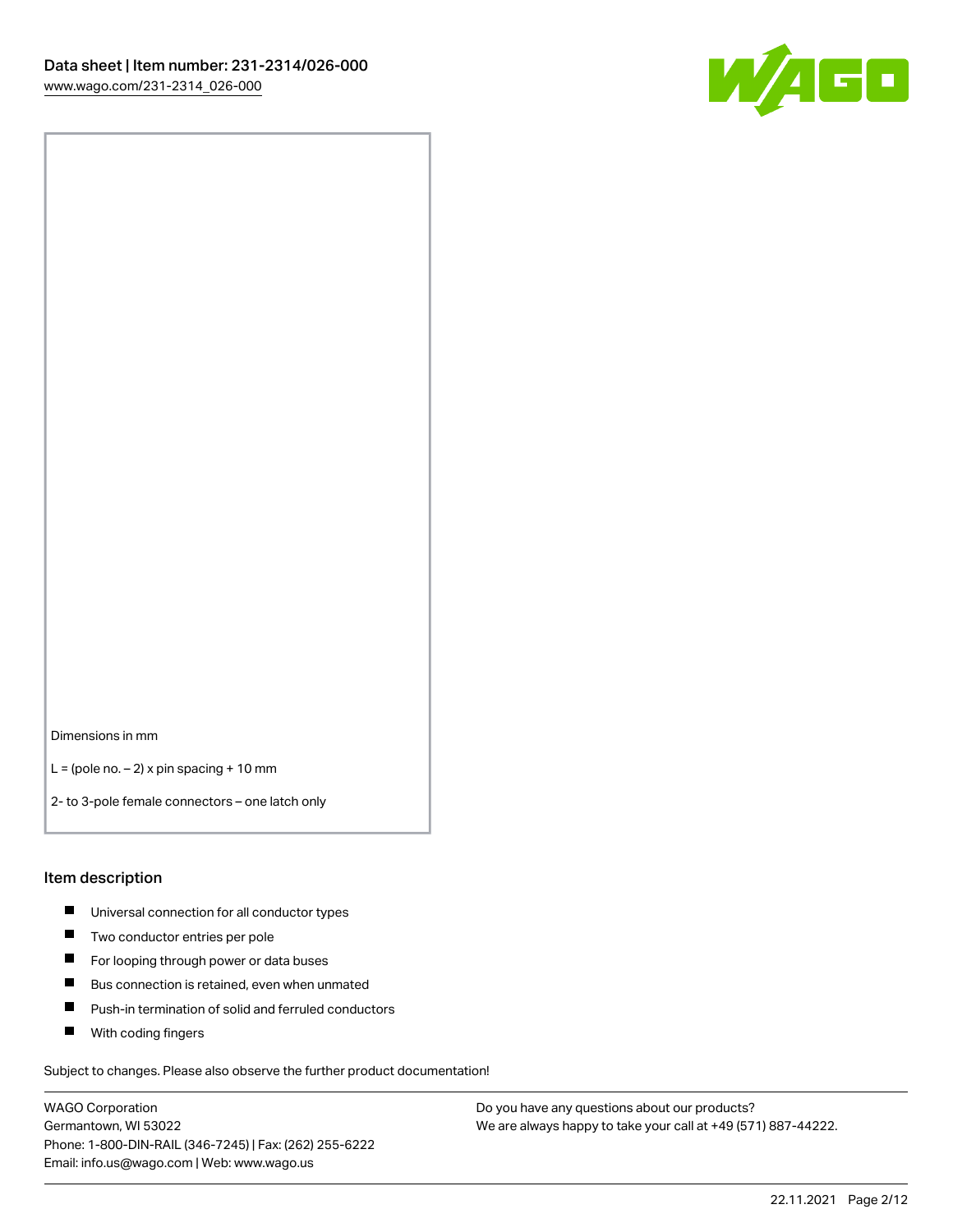

#### Data Notes

| .                    |                                                                                                                                                                                                                                                                                                                                   |
|----------------------|-----------------------------------------------------------------------------------------------------------------------------------------------------------------------------------------------------------------------------------------------------------------------------------------------------------------------------------|
| Safety information 1 | The MCS-MULTI CONNECTION SYSTEM includes connectors<br>without breaking capacity in accordance with DIN EN 61984. When<br>used as intended, these connectors must not be connected<br>/disconnected when live or under load. The circuit design should<br>ensure header pins, which can be touched, are not live when<br>unmated. |
| Variants:            | Gold-plated or partially gold-plated contact surfaces<br>Other versions (or variants) can be requested from WAGO Sales or<br>configured at https://configurator.wago.com/                                                                                                                                                         |

## Electrical data

## IEC Approvals

| Ratings per                 | IEC/EN 60664-1                                                        |
|-----------------------------|-----------------------------------------------------------------------|
| Rated voltage (III / 3)     | 320 V                                                                 |
| Rated surge voltage (III/3) | 4 <sub>k</sub> V                                                      |
| Rated voltage (III/2)       | 320 V                                                                 |
| Rated surge voltage (III/2) | 4 <sub>k</sub> V                                                      |
| Nominal voltage (II/2)      | 630 V                                                                 |
| Rated surge voltage (II/2)  | 4 <sub>k</sub> V                                                      |
| Rated current               | 16A                                                                   |
| Legend (ratings)            | $(III / 2)$ $\triangle$ Overvoltage category III / Pollution degree 2 |

## UL Approvals

| Approvals per                  | UL 1059 |
|--------------------------------|---------|
| Rated voltage UL (Use Group B) | 300 V   |
| Rated current UL (Use Group B) | 20 A    |
| Rated voltage UL (Use Group D) | 300 V   |
| Rated current UL (Use Group D) | 10 A    |

## Ratings per UL

| Rated voltage UL 1977 | 600 V |
|-----------------------|-------|
| Rated current UL 1977 | 20A   |

Subject to changes. Please also observe the further product documentation!

WAGO Corporation Germantown, WI 53022 Phone: 1-800-DIN-RAIL (346-7245) | Fax: (262) 255-6222 Email: info.us@wago.com | Web: www.wago.us Do you have any questions about our products? We are always happy to take your call at +49 (571) 887-44222.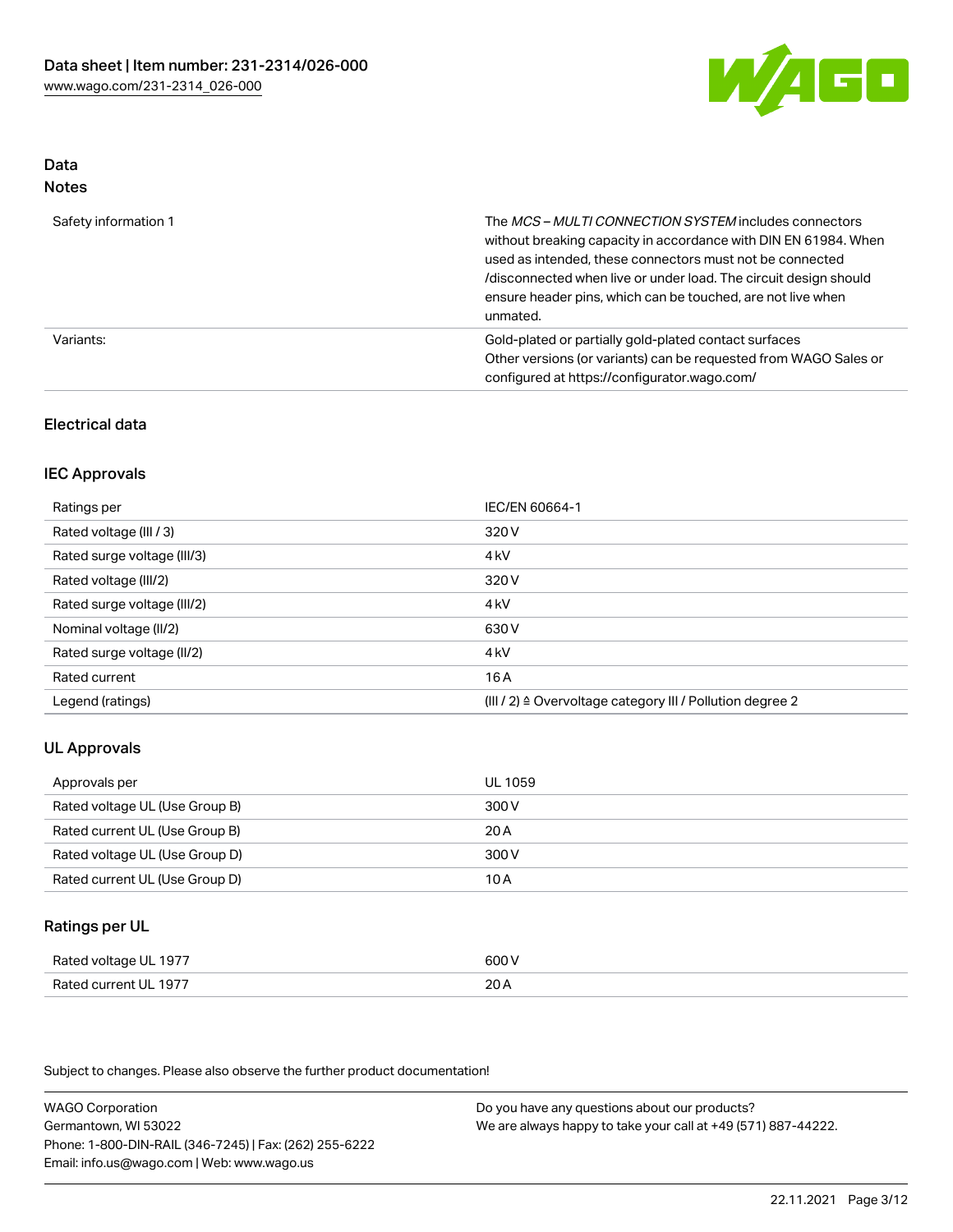

## CSA Approvals

| Approvals per                   | CSA   |
|---------------------------------|-------|
| Rated voltage CSA (Use Group B) | 300 V |
| Rated current CSA (Use Group B) | 15 A  |
| Rated voltage CSA (Use Group D) | 300 V |
| Rated current CSA (Use Group D) | 10 A  |

## Connection data

| Total number of connection points | 18 |
|-----------------------------------|----|
| Total number of potentials        | 14 |
| Number of connection types        |    |
| Number of levels                  |    |

## Connection 1

#### Connection technology **Push-in CAGE CLAMP<sup>®</sup>**

|                                                   | Push-in CAGE CLAMP                     |
|---------------------------------------------------|----------------------------------------|
| Actuation type                                    | Operating tool                         |
| Solid conductor                                   | $0.2$ 2.5 mm <sup>2</sup> / 24  12 AWG |
| Fine-stranded conductor                           | $0.2$ 2.5 mm <sup>2</sup> / 24  12 AWG |
| Fine-stranded conductor; with insulated ferrule   | $0.251.5$ mm <sup>2</sup>              |
| Fine-stranded conductor; with uninsulated ferrule | $0.252.5$ mm <sup>2</sup>              |
| Strip length                                      | $910$ mm / 0.35  0.39 inch             |
| Number of poles                                   | 14                                     |
| Conductor entry direction to mating direction     | 0°                                     |

## Physical data

| Pin spacing | 5.08 mm / 0.2 inch    |
|-------------|-----------------------|
| Width       | 70.96 mm / 2.794 inch |
| Height      | 20.8 mm / 0.819 inch  |
| Depth       | 26.45 mm / 1.041 inch |

## Plug-in connection

| Female connector/socket |
|-------------------------|
| for conductor           |
| No.                     |
| Without                 |
|                         |

Subject to changes. Please also observe the further product documentation!

| <b>WAGO Corporation</b>                                | Do you have any questions about our products?                 |
|--------------------------------------------------------|---------------------------------------------------------------|
| Germantown, WI 53022                                   | We are always happy to take your call at +49 (571) 887-44222. |
| Phone: 1-800-DIN-RAIL (346-7245)   Fax: (262) 255-6222 |                                                               |
| Email: info.us@wago.com   Web: www.wago.us             |                                                               |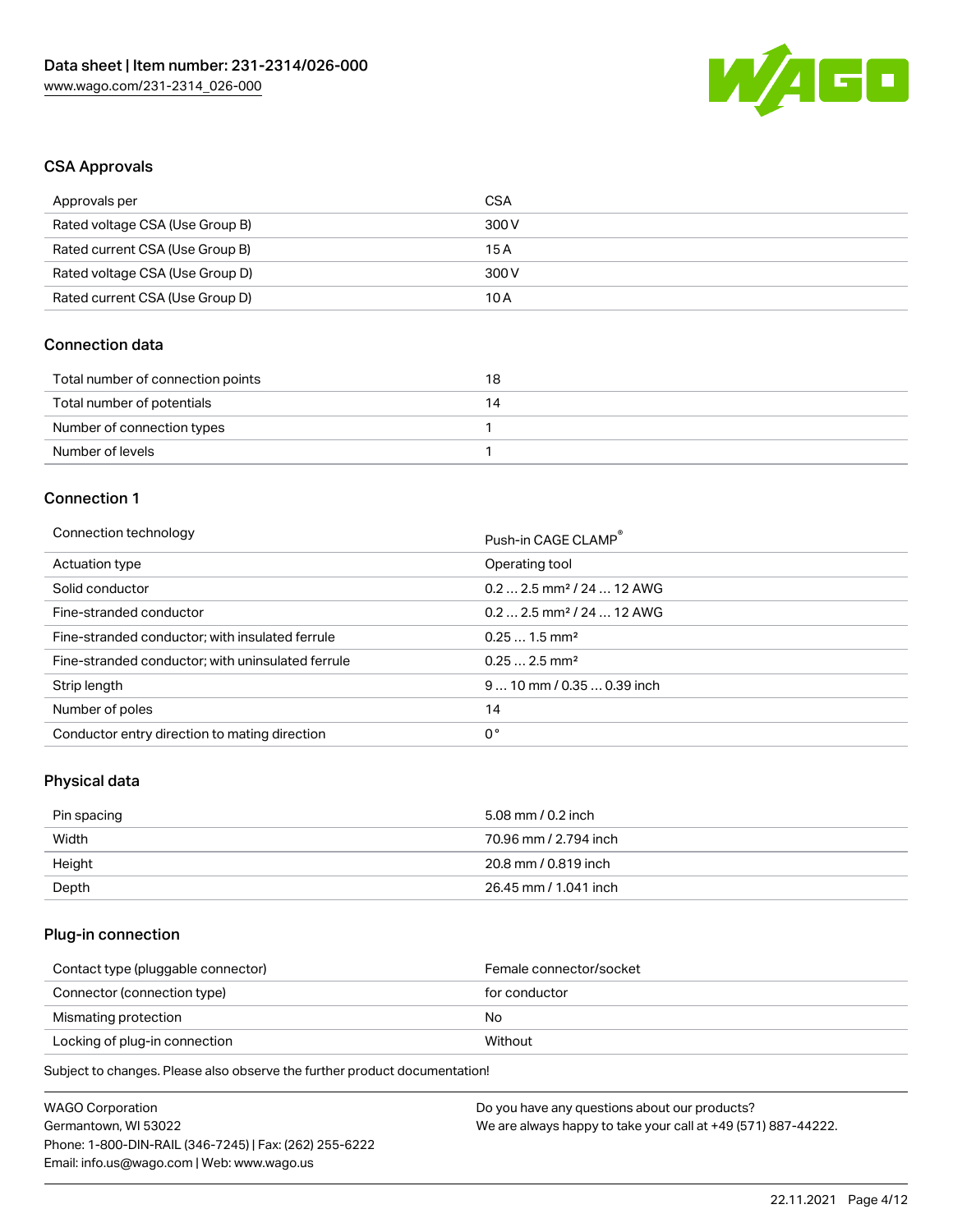

## Material data

| Color                       | orange                            |
|-----------------------------|-----------------------------------|
| Material group              |                                   |
| Insulation material         | Polyamide (PA66)                  |
| Flammability class per UL94 | V <sub>0</sub>                    |
| Clamping spring material    | Chrome nickel spring steel (CrNi) |
| Contact material            | Copper alloy                      |
| Contact plating             | tin-plated                        |
| Fire load                   | 0.499 MJ                          |
| Weight                      | 31.2g                             |

## Environmental requirements

## Commercial data

| Product Group         | 3 (Multi Conn. System) |
|-----------------------|------------------------|
| PU (SPU)              | 25 Stück               |
| Packaging type        | box                    |
| Country of origin     | PL                     |
| <b>GTIN</b>           | 4044918564793          |
| Customs tariff number | 8536694040             |

## Approvals / Certificates

### Country specific Approvals

| Logo               | Approval                                     | <b>Additional Approval Text</b> | Certificate<br>name |
|--------------------|----------------------------------------------|---------------------------------|---------------------|
|                    | CВ<br>DEKRA Certification B.V.               | IEC 61984                       | NL-39756            |
| EMA<br><b>NEUR</b> | <b>KEMA/KEUR</b><br>DEKRA Certification B.V. | EN 61984                        | 2190761.01          |

#### Ship Approvals

|      | ABS      | -                        | ιУ۰         |
|------|----------|--------------------------|-------------|
| Logo | Approval | Additional Approval Text | name        |
|      |          |                          | Certificate |

Subject to changes. Please also observe the further product documentation!

| <b>WAGO Corporation</b>                                | Do you have any questions about our products?                 |
|--------------------------------------------------------|---------------------------------------------------------------|
| Germantown, WI 53022                                   | We are always happy to take your call at +49 (571) 887-44222. |
| Phone: 1-800-DIN-RAIL (346-7245)   Fax: (262) 255-6222 |                                                               |
| Email: info.us@wago.com   Web: www.wago.us             |                                                               |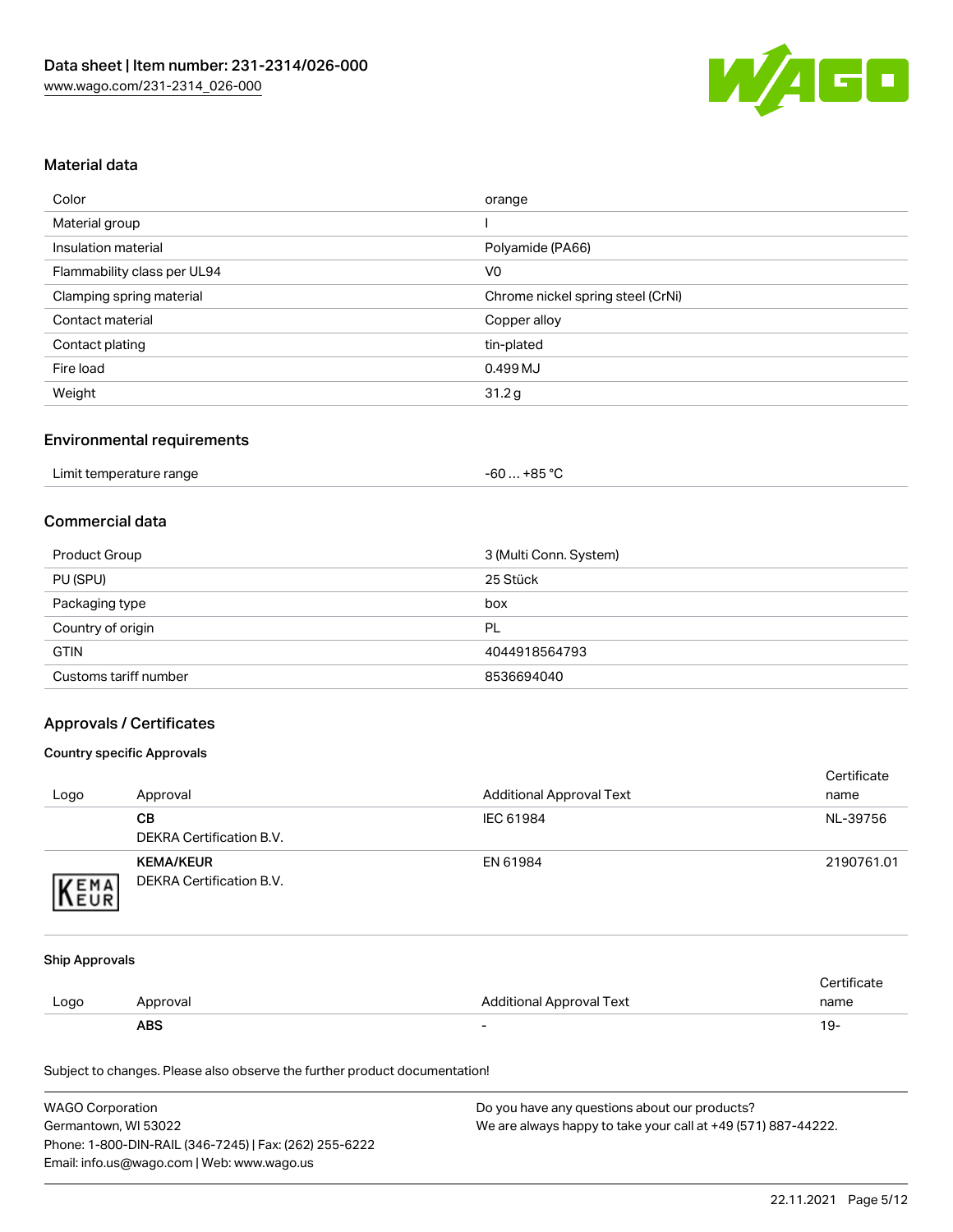

| <b>ABS</b>          | American Bureau of Shipping                                                                                          |                                 | HG1869876-<br><b>PDA</b>     |  |
|---------------------|----------------------------------------------------------------------------------------------------------------------|---------------------------------|------------------------------|--|
|                     | <b>DNV GL</b>                                                                                                        |                                 | TAE000016Z                   |  |
|                     | Det Norske Veritas, Germanischer Lloyd                                                                               |                                 |                              |  |
| <b>UL-Approvals</b> |                                                                                                                      |                                 |                              |  |
|                     |                                                                                                                      |                                 | Certificate                  |  |
| Logo                | Approval                                                                                                             | <b>Additional Approval Text</b> | name                         |  |
|                     | <b>UL</b>                                                                                                            | UL 1059                         | E45172                       |  |
|                     | UL International Germany GmbH                                                                                        |                                 |                              |  |
|                     | UL                                                                                                                   | <b>UL 1977</b>                  | E45171                       |  |
|                     | UL International Germany GmbH                                                                                        |                                 |                              |  |
| Counterpart         |                                                                                                                      |                                 |                              |  |
|                     | Item no.231-644<br>Male connector; 14-pole; Pin spacing 5.08 mm; orange                                              |                                 | www.wago.com/231-644         |  |
|                     | Item no.231-344/001-000<br>Male header; 14-pole; THT; 1.0 x 1.0 mm solder pin; straight; pin spacing 5.08 mm; orange |                                 | www.wago.com/231-344/001-000 |  |
|                     |                                                                                                                      |                                 |                              |  |

### Optional accessories

#### Tools

| Operating tool |                                                                                                                  |                      |
|----------------|------------------------------------------------------------------------------------------------------------------|----------------------|
|                | Item no.: 209-130<br>Operating tool; suitable for 264, 280 and 281 Series; 1-way; of insulating material; white  | www.wago.com/209-130 |
|                | Item no.: 210-657<br>Operating tool; Blade: 3.5 x 0.5 mm; with a partially insulated shaft; short; multicoloured | www.wago.com/210-657 |
|                | Item no.: 210-720<br>Operating tool; Blade: 3.5 x 0.5 mm; with a partially insulated shaft; multicoloured        | www.wago.com/210-720 |

Male header; 14-pole; THT; 1.0 x 1.0 mm solder pin; angled; pin spacing 5.08 mm; orange [www.wago.com/231-544/001-000](https://www.wago.com/231-544/001-000)

Subject to changes. Please also observe the further product documentation!

WAGO Corporation Germantown, WI 53022 Phone: 1-800-DIN-RAIL (346-7245) | Fax: (262) 255-6222 Email: info.us@wago.com | Web: www.wago.us

Item no.231-544/001-000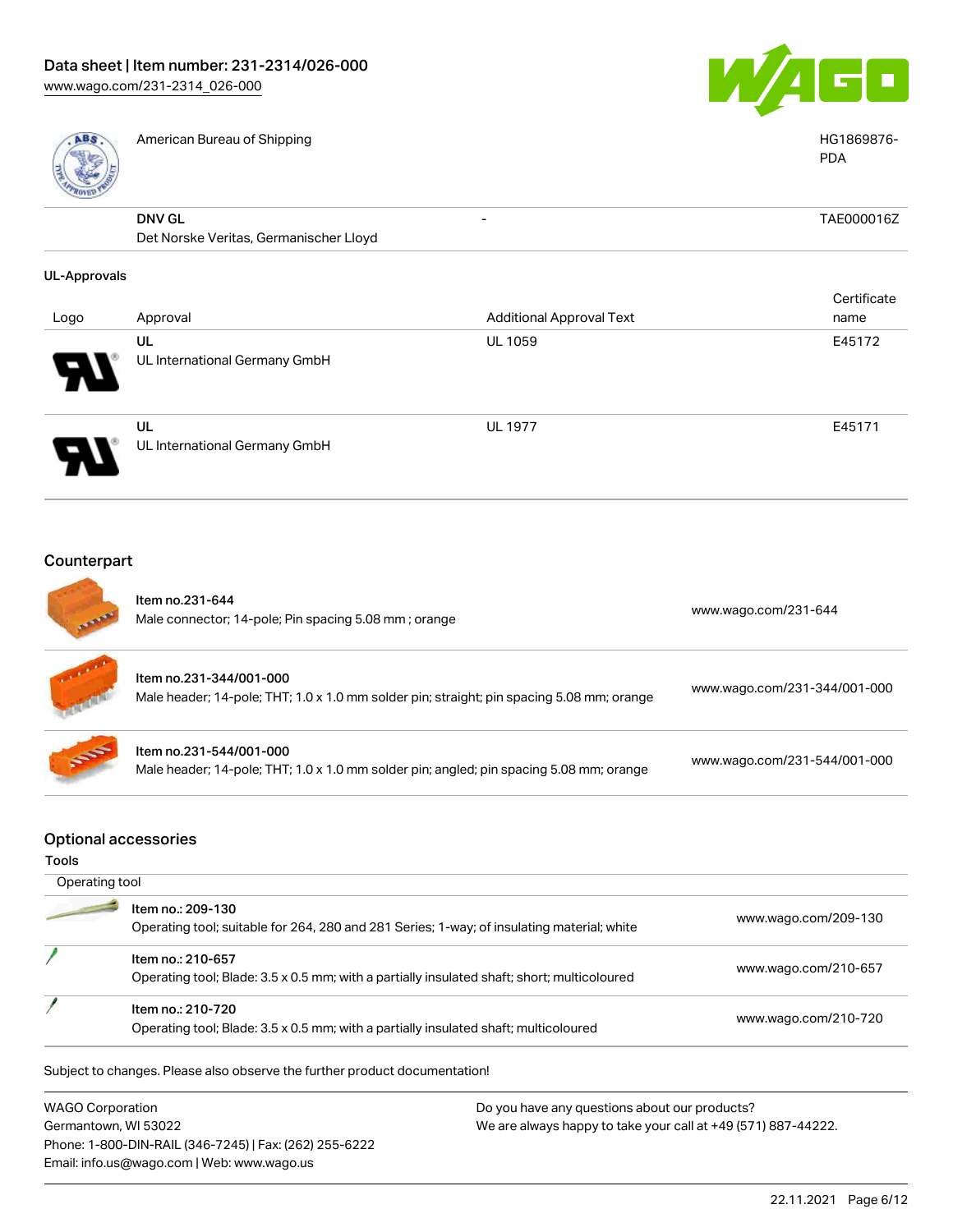## Data sheet | Item number: 231-2314/026-000

Phone: 1-800-DIN-RAIL (346-7245) | Fax: (262) 255-6222

Email: info.us@wago.com | Web: www.wago.us

[www.wago.com/231-2314\\_026-000](http://www.wago.com/231-2314_026-000)



|                                                 | Item no.: 280-432<br>Operating tool; made of insulating material; 2-way; white                                             | www.wago.com/280-432                                                                                           |
|-------------------------------------------------|----------------------------------------------------------------------------------------------------------------------------|----------------------------------------------------------------------------------------------------------------|
|                                                 | Item no.: 280-434<br>Operating tool; made of insulating material; 4-way                                                    | www.wago.com/280-434                                                                                           |
|                                                 | Item no.: 280-437<br>Operating tool; made of insulating material; 7-way                                                    | www.wago.com/280-437                                                                                           |
|                                                 | Item no.: 280-440<br>Operating tool; made of insulating material; 10-way                                                   | www.wago.com/280-440                                                                                           |
|                                                 | Item no.: 280-435<br>Operating tool; made of insulating material; 5-way; gray                                              | www.wago.com/280-435                                                                                           |
|                                                 | Item no.: 280-436<br>Operating tool; made of insulating material; 6-way                                                    | www.wago.com/280-436                                                                                           |
|                                                 | Item no.: 280-438<br>Operating tool; made of insulating material; 8-way                                                    | www.wago.com/280-438                                                                                           |
|                                                 | Item no.: 280-433<br>Operating tool; made of insulating material; 3-way                                                    | www.wago.com/280-433                                                                                           |
| Insulations stops                               |                                                                                                                            |                                                                                                                |
| Insulation stop                                 |                                                                                                                            |                                                                                                                |
|                                                 | Item no.: 231-672<br>Insulation stop; 0.75 - 1 mm <sup>2</sup> ; dark gray                                                 | www.wago.com/231-672                                                                                           |
|                                                 | Item no.: 231-670<br>Insulation stop; 0.08-0.2 mm <sup>2</sup> / 0.2 mm <sup>2</sup> "s"; white                            | www.wago.com/231-670                                                                                           |
|                                                 | Item no.: 231-671<br>Insulation stop; 0.25 - 0.5 mm <sup>2</sup> ; light gray                                              | www.wago.com/231-671                                                                                           |
| <b>Strain relief</b>                            |                                                                                                                            |                                                                                                                |
| Strain relief plate                             |                                                                                                                            |                                                                                                                |
| ●                                               | Item no.: 734-428<br>Strain relief plate; orange                                                                           | www.wago.com/734-428                                                                                           |
| <b>Testing accessories</b>                      |                                                                                                                            |                                                                                                                |
| Testing accessories                             |                                                                                                                            |                                                                                                                |
|                                                 | Item no.: 231-661<br>Test plugs for female connectors; for 5 mm and 5.08 mm pin spacing; 2,50 mm <sup>2</sup> ; light gray | www.wago.com/231-661                                                                                           |
|                                                 | Subject to changes. Please also observe the further product documentation!                                                 |                                                                                                                |
| <b>WAGO Corporation</b><br>Germantown, WI 53022 |                                                                                                                            | Do you have any questions about our products?<br>We are always happy to take your call at +49 (571) 887-44222. |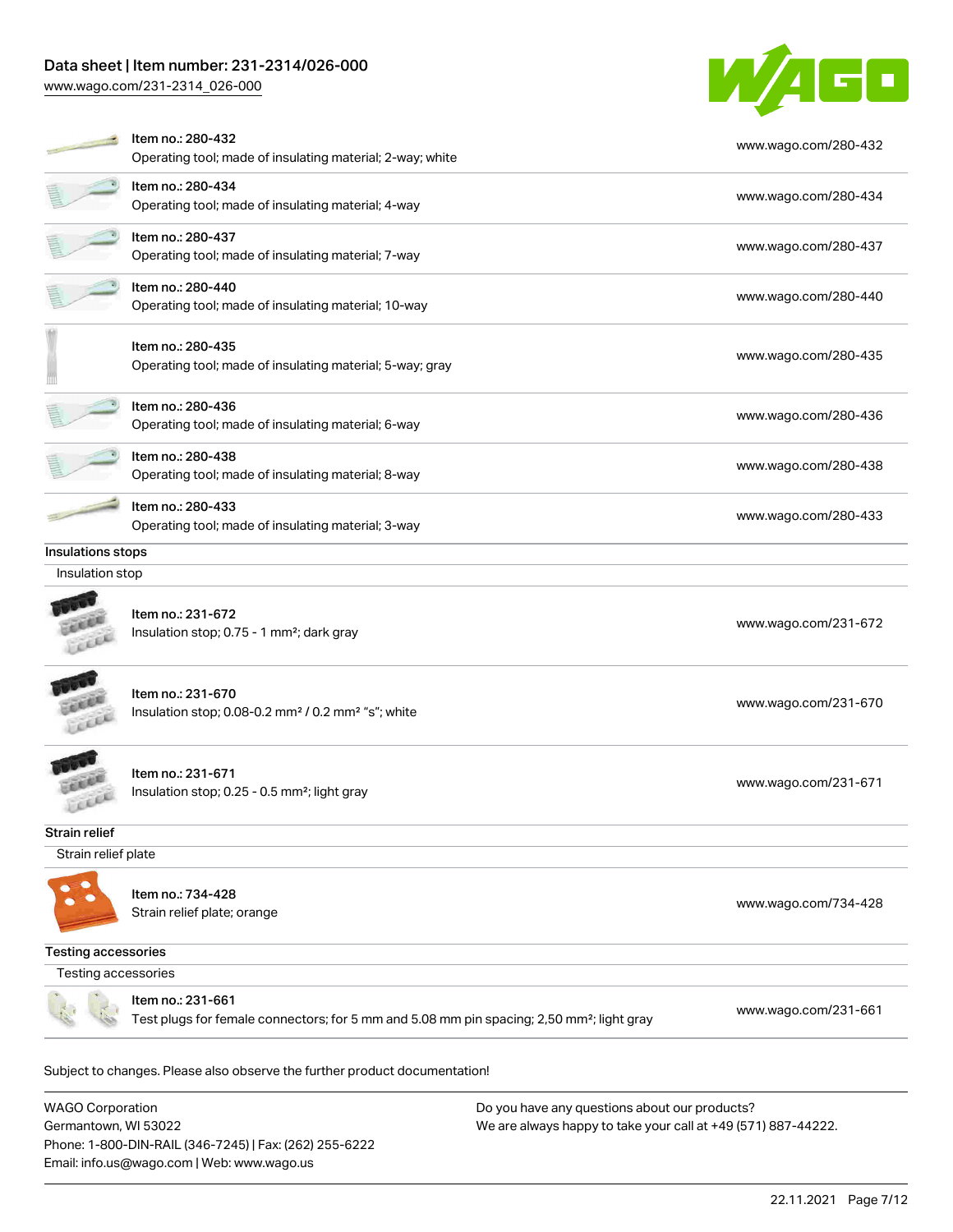## Data sheet | Item number: 231-2314/026-000

[www.wago.com/231-2314\\_026-000](http://www.wago.com/231-2314_026-000)



#### Ferrules

| Ferrule |                                                                                                                                                                                    |                      |
|---------|------------------------------------------------------------------------------------------------------------------------------------------------------------------------------------|----------------------|
|         | Item no.: 216-101<br>Ferrule; Sleeve for 0.5 mm <sup>2</sup> / AWG 22; uninsulated; electro-tin plated; silver-colored                                                             | www.wago.com/216-101 |
|         | Item no.: 216-104<br>Ferrule; Sleeve for 1.5 mm <sup>2</sup> / AWG 16; uninsulated; electro-tin plated; silver-colored                                                             | www.wago.com/216-104 |
|         | Item no.: 216-106<br>Ferrule; Sleeve for 2.5 mm <sup>2</sup> / AWG 14; uninsulated; electro-tin plated; silver-colored                                                             | www.wago.com/216-106 |
|         | Item no.: 216-102<br>Ferrule; Sleeve for 0.75 mm <sup>2</sup> / AWG 20; uninsulated; electro-tin plated; silver-colored                                                            | www.wago.com/216-102 |
|         | Item no.: 216-103<br>Ferrule; Sleeve for 1 mm <sup>2</sup> / AWG 18; uninsulated; electro-tin plated                                                                               | www.wago.com/216-103 |
|         | Item no.: 216-123<br>Ferrule; Sleeve for 1 mm <sup>2</sup> / AWG 18; uninsulated; electro-tin plated; silver-colored                                                               | www.wago.com/216-123 |
|         | Item no.: 216-122<br>Ferrule; Sleeve for 0.75 mm <sup>2</sup> / AWG 20; uninsulated; electro-tin plated; silver-colored                                                            | www.wago.com/216-122 |
| I.      | Item no.: 216-124<br>Ferrule; Sleeve for 1.5 mm <sup>2</sup> / AWG 16; uninsulated; electro-tin plated                                                                             | www.wago.com/216-124 |
|         | Item no.: 216-142<br>Ferrule; Sleeve for 0.75 mm <sup>2</sup> / 18 AWG; uninsulated; electro-tin plated; electrolytic copper; gastight<br>crimped; acc. to DIN 46228, Part 1/08.92 | www.wago.com/216-142 |
|         | Item no.: 216-132<br>Ferrule; Sleeve for 0.34 mm <sup>2</sup> / AWG 24; uninsulated; electro-tin plated                                                                            | www.wago.com/216-132 |
| i.      | Item no.: 216-121<br>Ferrule; Sleeve for 0.5 mm <sup>2</sup> / AWG 22; uninsulated; electro-tin plated; silver-colored                                                             | www.wago.com/216-121 |
|         | Item no.: 216-143<br>Ferrule; Sleeve for 1 mm <sup>2</sup> / AWG 18; uninsulated; electro-tin plated; electrolytic copper; gastight<br>crimped; acc. to DIN 46228, Part 1/08.92    | www.wago.com/216-143 |
|         | Item no.: 216-131<br>Ferrule; Sleeve for 0.25 mm <sup>2</sup> / AWG 24; uninsulated; electro-tin plated; silver-colored                                                            | www.wago.com/216-131 |
|         | Item no.: 216-141<br>Ferrule; Sleeve for 0.5 mm <sup>2</sup> / 20 AWG; uninsulated; electro-tin plated; electrolytic copper; gastight<br>crimped; acc. to DIN 46228, Part 1/08.92  | www.wago.com/216-141 |
|         | Item no.: 216-152<br>Ferrule; Sleeve for 0.34 mm <sup>2</sup> / AWG 24; uninsulated; electro-tin plated                                                                            | www.wago.com/216-152 |
|         | Item no.: 216-203<br>Ferrule; Sleeve for 1 mm <sup>2</sup> / AWG 18; insulated; electro-tin plated; red                                                                            | www.wago.com/216-203 |
|         | Item no.: 216-202<br>Ferrule; Sleeve for 0.75 mm <sup>2</sup> / 18 AWG; insulated; electro-tin plated; gray                                                                        | www.wago.com/216-202 |
|         | Subject to changes. Please also observe the further product documentation!                                                                                                         |                      |
|         |                                                                                                                                                                                    |                      |

WAGO Corporation Germantown, WI 53022 Phone: 1-800-DIN-RAIL (346-7245) | Fax: (262) 255-6222 Email: info.us@wago.com | Web: www.wago.us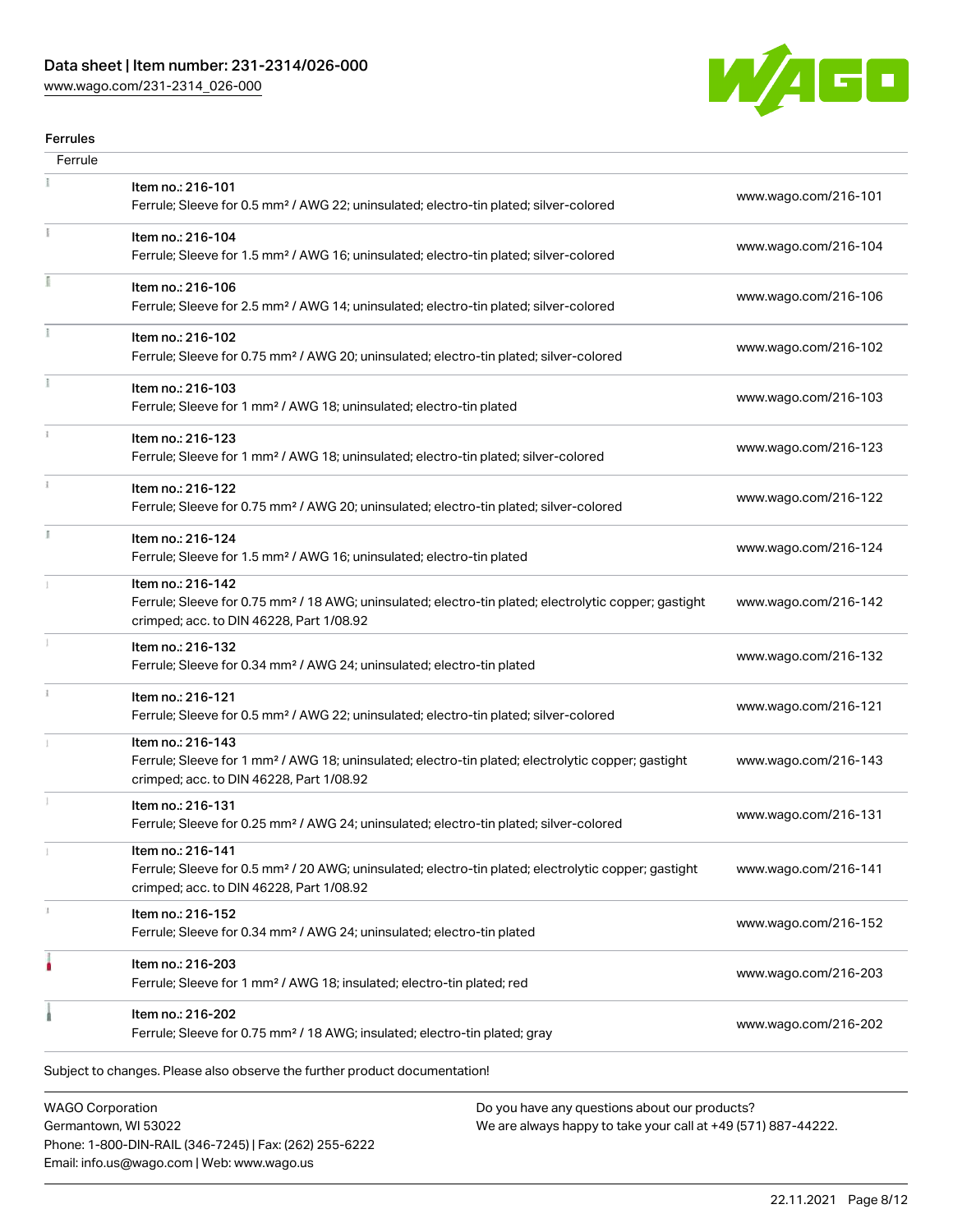## Data sheet | Item number: 231-2314/026-000

[www.wago.com/231-2314\\_026-000](http://www.wago.com/231-2314_026-000)



| <b>WAGO Corporation</b> | Do you have any questions about our products?                                                                                                                                                           |                      |
|-------------------------|---------------------------------------------------------------------------------------------------------------------------------------------------------------------------------------------------------|----------------------|
|                         | Subject to changes. Please also observe the further product documentation!                                                                                                                              |                      |
|                         | Item no.: 216-301<br>Ferrule; Sleeve for 0.25 mm <sup>2</sup> / AWG 24; insulated; electro-tin plated; yellow                                                                                           | www.wago.com/216-301 |
|                         | Item no.: 216-262<br>Ferrule; Sleeve for 0.75 mm <sup>2</sup> / 18 AWG; insulated; electro-tin plated; electrolytic copper; gastight<br>crimped; acc. to DIN 46228, Part 4/09.90; gray                  | www.wago.com/216-262 |
| 1                       | Item no.: 216-284<br>Ferrule; Sleeve for 1.5 mm <sup>2</sup> / AWG 16; insulated; electro-tin plated; electrolytic copper; gastight<br>crimped; acc. to DIN 46228, Part 4/09.90; black                  | www.wago.com/216-284 |
| 1                       | ltem no.: 216-264<br>Ferrule; Sleeve for 1.5 mm <sup>2</sup> / AWG 16; insulated; electro-tin plated; electrolytic copper; gastight<br>crimped; acc. to DIN 46228, Part 4/09.90; black                  | www.wago.com/216-264 |
|                         | Item no.: 216-263<br>Ferrule; Sleeve for 1 mm <sup>2</sup> / AWG 18; insulated; electro-tin plated; electrolytic copper; gastight crimped; www.wago.com/216-263<br>acc. to DIN 46228. Part 4/09.90: red |                      |
| 1                       | Item no.: 216-244<br>Ferrule; Sleeve for 1.5 mm <sup>2</sup> / AWG 16; insulated; electro-tin plated; electrolytic copper; gastight<br>crimped; acc. to DIN 46228, Part 4/09.90; black                  | www.wago.com/216-244 |
|                         | Item no.: 216-243<br>Ferrule; Sleeve for 1 mm <sup>2</sup> / AWG 18; insulated; electro-tin plated; electrolytic copper; gastight crimped; www.wago.com/216-243<br>acc. to DIN 46228, Part 4/09.90; red |                      |
| Â                       | Item no.: 216-224<br>Ferrule; Sleeve for 1.5 mm <sup>2</sup> / AWG 16; insulated; electro-tin plated; black                                                                                             | www.wago.com/216-224 |
|                         | Item no.: 216-221<br>Ferrule; Sleeve for 0.5 mm <sup>2</sup> / 20 AWG; insulated; electro-tin plated; white                                                                                             | www.wago.com/216-221 |
|                         | Item no.: 216-222<br>Ferrule; Sleeve for 0.75 mm <sup>2</sup> / 18 AWG; insulated; electro-tin plated; gray                                                                                             | www.wago.com/216-222 |
|                         | Item no.: 216-242<br>Ferrule; Sleeve for 0.75 mm <sup>2</sup> / 18 AWG; insulated; electro-tin plated; electrolytic copper; gastight<br>crimped; acc. to DIN 46228, Part 4/09.90; gray                  | www.wago.com/216-242 |
|                         | Item no.: 216-241<br>Ferrule; Sleeve for 0.5 mm <sup>2</sup> / 20 AWG; insulated; electro-tin plated; electrolytic copper; gastight<br>crimped; acc. to DIN 46228, Part 4/09.90; white                  | www.wago.com/216-241 |
|                         | Item no.: 216-223<br>Ferrule; Sleeve for 1 mm <sup>2</sup> / AWG 18; insulated; electro-tin plated; red                                                                                                 | www.wago.com/216-223 |
|                         | Item no.: 216-201<br>Ferrule; Sleeve for 0.5 mm <sup>2</sup> / 20 AWG; insulated; electro-tin plated; white                                                                                             | www.wago.com/216-201 |
|                         | Item no.: 216-144<br>Ferrule; Sleeve for 1.5 mm <sup>2</sup> / AWG 16; uninsulated; electro-tin plated; electrolytic copper; gastight<br>crimped; acc. to DIN 46228, Part 1/08.92; silver-colored       | www.wago.com/216-144 |
| Ă                       | Item no.: 216-204<br>Ferrule; Sleeve for 1.5 mm <sup>2</sup> / AWG 16; insulated; electro-tin plated; black                                                                                             | www.wago.com/216-204 |
|                         | Item no.: 216-151<br>Ferrule; Sleeve for 0.25 mm <sup>2</sup> / AWG 24; uninsulated; electro-tin plated                                                                                                 | www.wago.com/216-151 |

Germantown, WI 53022 Phone: 1-800-DIN-RAIL (346-7245) | Fax: (262) 255-6222 Email: info.us@wago.com | Web: www.wago.us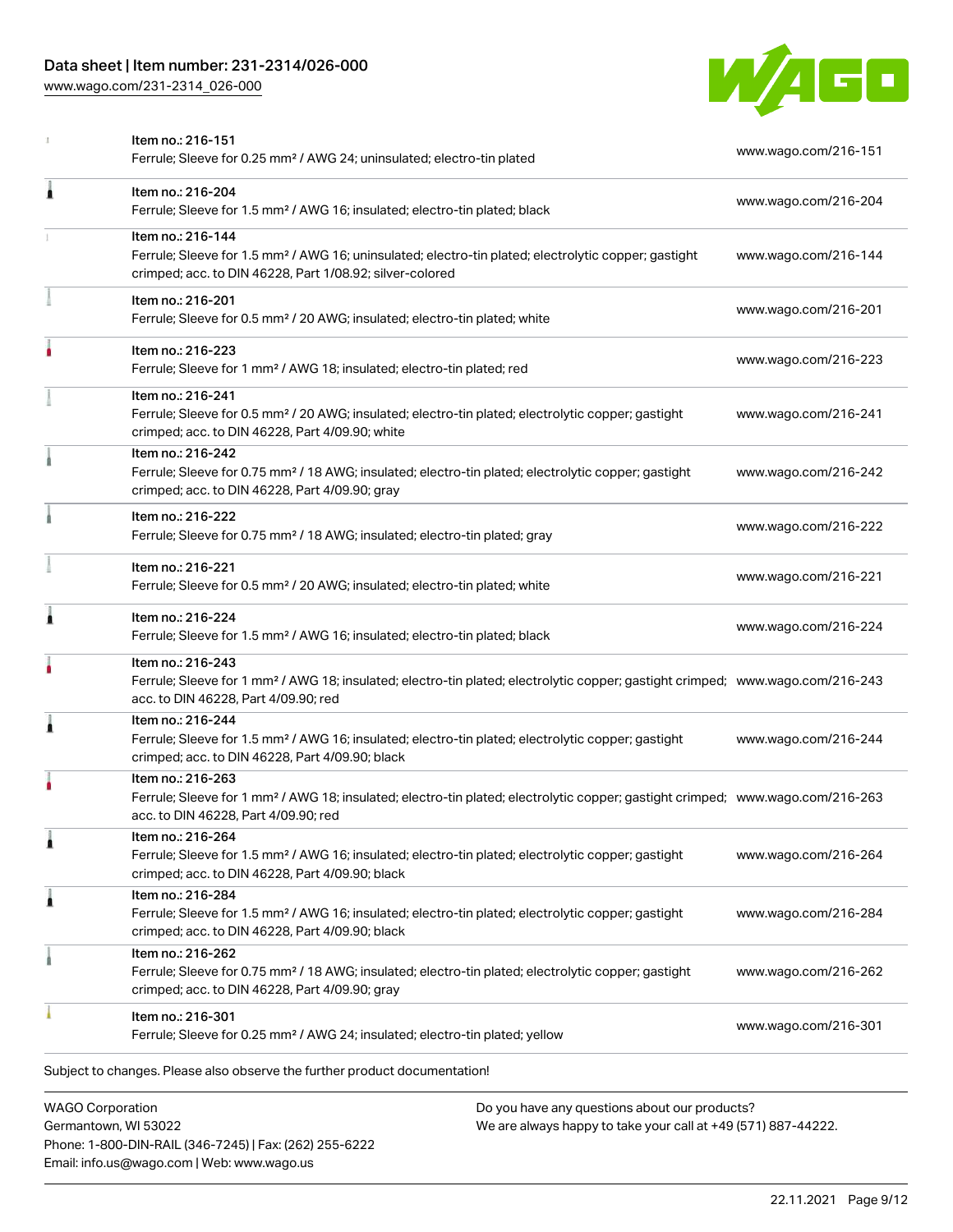[www.wago.com/231-2314\\_026-000](http://www.wago.com/231-2314_026-000)



|                     | Item no.: 216-321<br>Ferrule; Sleeve for 0.25 mm <sup>2</sup> / AWG 24; insulated; electro-tin plated; yellow                                                                                   | www.wago.com/216-321             |
|---------------------|-------------------------------------------------------------------------------------------------------------------------------------------------------------------------------------------------|----------------------------------|
|                     | Item no.: 216-322<br>Ferrule; Sleeve for 0.34 mm <sup>2</sup> / 22 AWG; insulated; electro-tin plated; green                                                                                    | www.wago.com/216-322             |
|                     | Item no.: 216-302<br>Ferrule; Sleeve for 0.34 mm <sup>2</sup> / 22 AWG; insulated; electro-tin plated; light turquoise                                                                          | www.wago.com/216-302             |
| Marking accessories |                                                                                                                                                                                                 |                                  |
| Marking strip       |                                                                                                                                                                                                 |                                  |
|                     | Item no.: 210-331/508-103<br>Marking strips; as a DIN A4 sheet; MARKED; 1-12 (200x); Height of marker strip: 2.3 mm/0.091 in; Strip<br>length 182 mm; Horizontal marking; Self-adhesive; white  | www.wago.com/210-331<br>/508-103 |
|                     | Item no.: 210-331/508-104<br>Marking strips; as a DIN A4 sheet; MARKED; 13-24 (200x); Height of marker strip: 2.3 mm/0.091 in; Strip<br>length 182 mm; Horizontal marking; Self-adhesive; white | www.wago.com/210-331<br>/508-104 |
|                     | Item no.: 210-332/508-202<br>Marking strips; as a DIN A4 sheet; MARKED; 1-16 (160x); Height of marker strip: 3 mm; Strip length 182<br>mm; Horizontal marking; Self-adhesive; white             | www.wago.com/210-332<br>/508-202 |
|                     | Item no.: 210-332/508-204<br>Marking strips; as a DIN A4 sheet; MARKED; 17-32 (160x); Height of marker strip: 3 mm; Strip length<br>182 mm; Horizontal marking; Self-adhesive; white            | www.wago.com/210-332<br>/508-204 |
|                     | Item no.: 210-332/508-206<br>Marking strips; as a DIN A4 sheet; MARKED; 33-48 (160x); Height of marker strip: 3 mm; Strip length<br>182 mm; Horizontal marking; Self-adhesive; white            | www.wago.com/210-332<br>/508-206 |
|                     | Item no.: 210-332/508-205<br>Marking strips; as a DIN A4 sheet; MARKED; 1-32 (80x); Height of marker strip: 3 mm; Strip length 182<br>mm; Horizontal marking; Self-adhesive; white              | www.wago.com/210-332<br>/508-205 |
| <b>Downloads</b>    |                                                                                                                                                                                                 |                                  |

**Documentation** 

#### Additional Information

| Technical explanations        | 2019 Apr 3 | pdf<br>2.0 MB | Download |
|-------------------------------|------------|---------------|----------|
|                               |            |               |          |
| <b>CAD files</b>              |            |               |          |
| CAD data                      |            |               |          |
| 2D/3D Models 231-2314/026-000 |            | <b>URL</b>    | Download |

## CAE data

Subject to changes. Please also observe the further product documentation!

WAGO Corporation Germantown, WI 53022 Phone: 1-800-DIN-RAIL (346-7245) | Fax: (262) 255-6222 Email: info.us@wago.com | Web: www.wago.us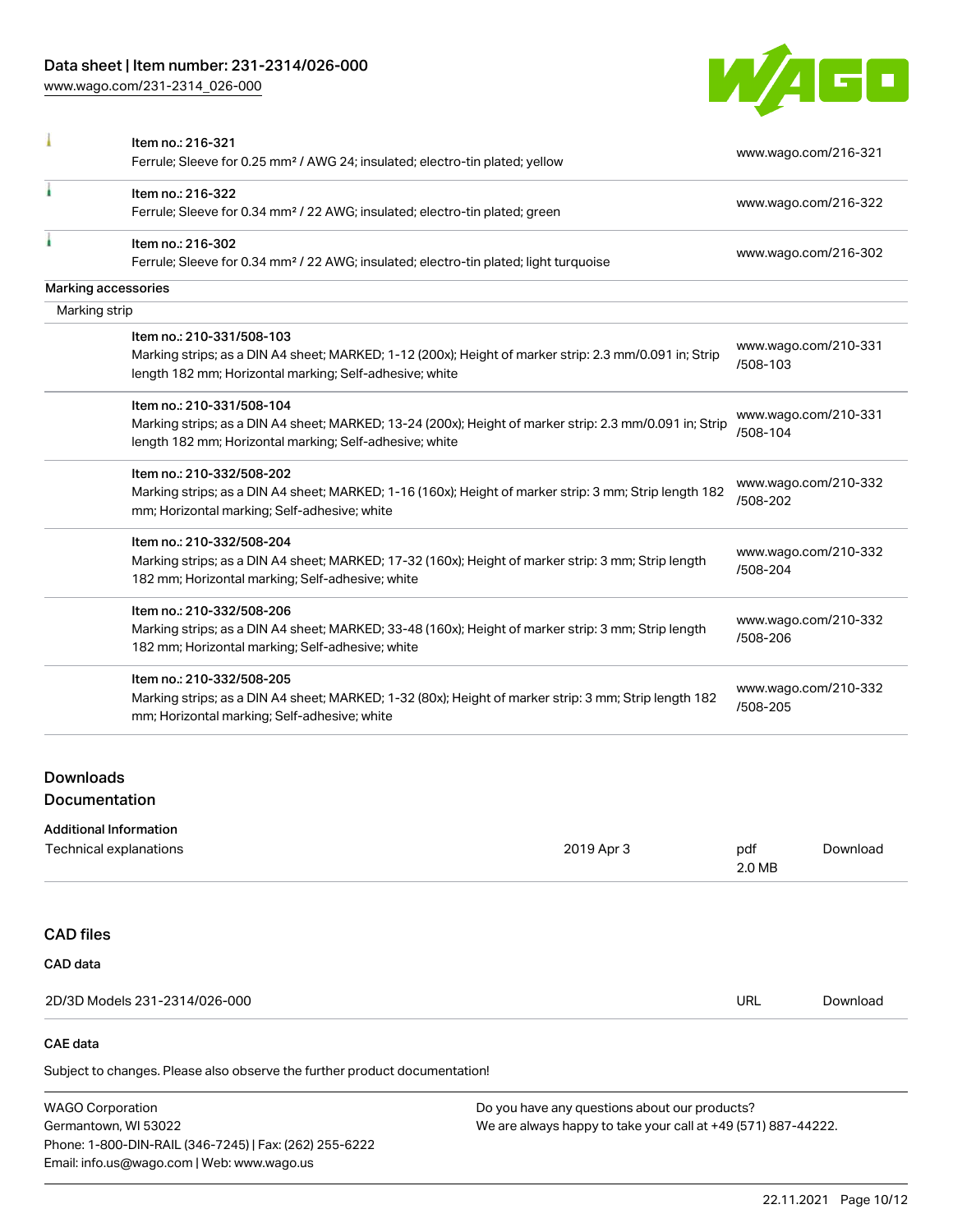

| EPLAN Data Portal 231-2314/026-000                                                                                                                                              | URL | Download |
|---------------------------------------------------------------------------------------------------------------------------------------------------------------------------------|-----|----------|
| ZUKEN Portal 231-2314/026-000                                                                                                                                                   | URL | Download |
| EPLAN Data Portal 231-2314/026-000                                                                                                                                              | URL | Download |
|                                                                                                                                                                                 |     |          |
| <b>Environmental Product Compliance</b>                                                                                                                                         |     |          |
| <b>Compliance Search</b>                                                                                                                                                        |     |          |
| Environmental Product Compliance 231-2314/026-000                                                                                                                               | URL | Download |
| 2-conductor female connector; Push-in CAGE CLAMP <sup>®</sup> ; 2.5 mm <sup>2</sup> ; Pin spacing 5.08<br>mm; 14-pole; with integrated end plate; 2,50 mm <sup>2</sup> ; orange |     |          |

## Installation Notes

Conductor termination



#### Conductor termination

Subject to changes. Please also observe the further product documentation!

WAGO Corporation Germantown, WI 53022 Phone: 1-800-DIN-RAIL (346-7245) | Fax: (262) 255-6222 Email: info.us@wago.com | Web: www.wago.us